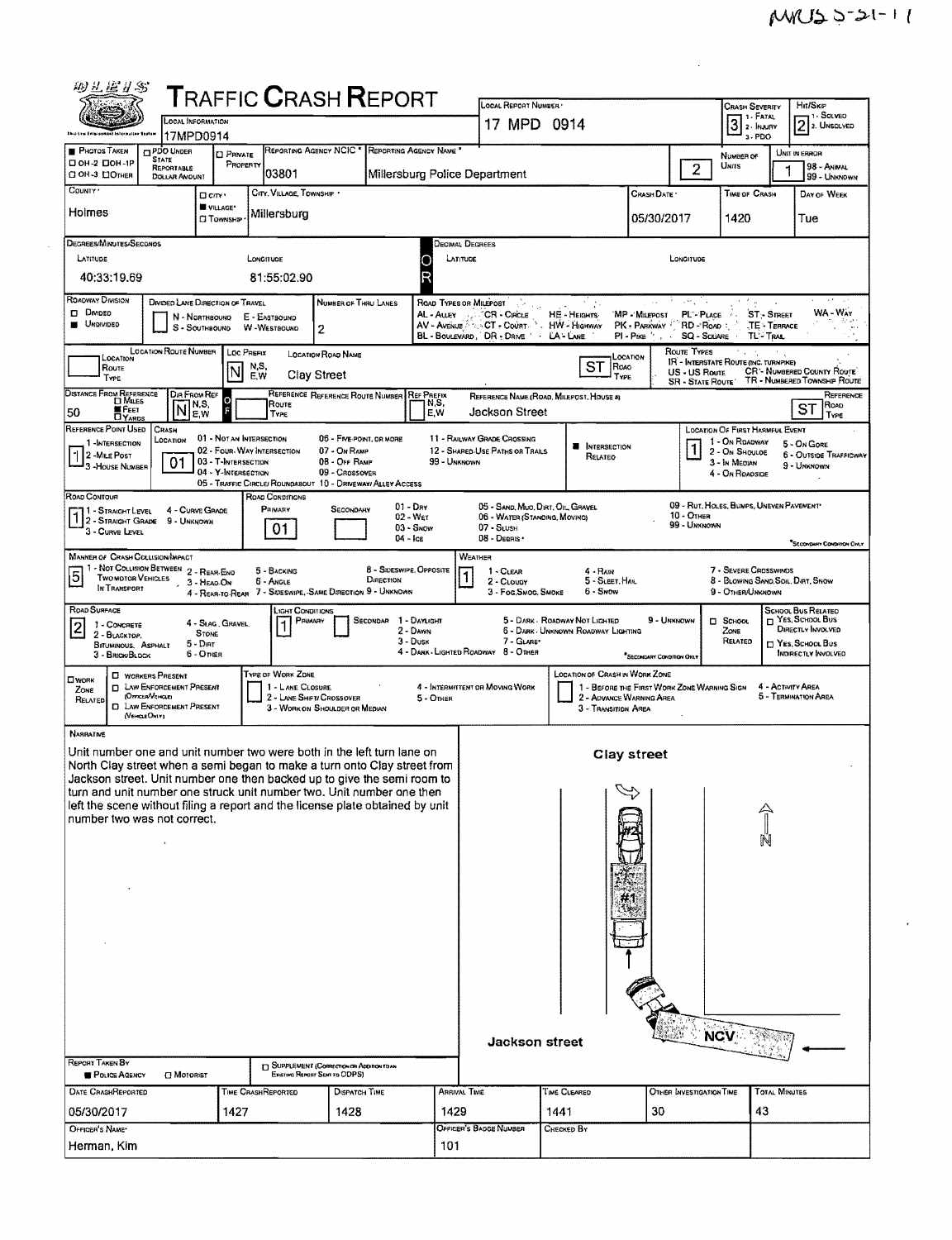|                                         | UNIT                                                                                    |                                                                                              |                                                                                     |                                                                                                                                                   |                                                                                                    |                                                                       |                                                                          |                                                                  |                                  |                                                                                 |                                                        |                                                                                                                        |                      |  |
|-----------------------------------------|-----------------------------------------------------------------------------------------|----------------------------------------------------------------------------------------------|-------------------------------------------------------------------------------------|---------------------------------------------------------------------------------------------------------------------------------------------------|----------------------------------------------------------------------------------------------------|-----------------------------------------------------------------------|--------------------------------------------------------------------------|------------------------------------------------------------------|----------------------------------|---------------------------------------------------------------------------------|--------------------------------------------------------|------------------------------------------------------------------------------------------------------------------------|----------------------|--|
|                                         |                                                                                         |                                                                                              |                                                                                     |                                                                                                                                                   | LOCAL REPORT NUMBER                                                                                |                                                                       |                                                                          |                                                                  |                                  |                                                                                 |                                                        |                                                                                                                        |                      |  |
| UNIT NUMBER                             | OWNER NAME: LAST, FIRST, MIDDLE ( C SAME AS DRIVER )                                    |                                                                                              |                                                                                     |                                                                                                                                                   |                                                                                                    |                                                                       |                                                                          | OWNER PHONE NUMBER                                               |                                  | 17 MPD 0914<br>DAMAGE SCALE                                                     |                                                        | Damage Area                                                                                                            |                      |  |
|                                         |                                                                                         |                                                                                              |                                                                                     |                                                                                                                                                   |                                                                                                    |                                                                       |                                                                          |                                                                  |                                  | FRONT                                                                           |                                                        |                                                                                                                        |                      |  |
| OWNER ADDRESS: CITY, STATE, ZIP         |                                                                                         | □ SAME AS DRIVER )                                                                           |                                                                                     |                                                                                                                                                   |                                                                                                    |                                                                       | 1 - None                                                                 |                                                                  | п<br>п                           |                                                                                 |                                                        |                                                                                                                        |                      |  |
| OН                                      |                                                                                         |                                                                                              |                                                                                     |                                                                                                                                                   |                                                                                                    |                                                                       |                                                                          |                                                                  |                                  |                                                                                 |                                                        |                                                                                                                        |                      |  |
| LP STATE                                | <b>LICENSE PLATE NUMBER</b>                                                             |                                                                                              |                                                                                     | <b>VEHICLE IDENTIFICATION NUMBER</b>                                                                                                              |                                                                                                    |                                                                       |                                                                          |                                                                  | # Occupants                      | 2 - MINOR                                                                       |                                                        |                                                                                                                        |                      |  |
|                                         |                                                                                         |                                                                                              |                                                                                     |                                                                                                                                                   | 0<br>Vehicle Color                                                                                 |                                                                       |                                                                          | 3 - FUNCTIONAL                                                   |                                  | O.<br>□                                                                         |                                                        |                                                                                                                        |                      |  |
| <b>VEHICLE YEAR</b><br>0                | <b>VEHICLE MAKE</b>                                                                     |                                                                                              |                                                                                     | <b>VEHICLE MODEL</b>                                                                                                                              |                                                                                                    |                                                                       | WHI                                                                      |                                                                  |                                  | 4 - DISABLING                                                                   |                                                        |                                                                                                                        |                      |  |
| Proof of<br><b>INSURANCE</b><br>Shown   | <b>INSURANCE COMPANY</b>                                                                |                                                                                              | POLICY NUMBER<br><b>Toweo By</b>                                                    |                                                                                                                                                   |                                                                                                    |                                                                       |                                                                          |                                                                  |                                  | 9 - UNKNOWN                                                                     |                                                        | α<br>$\Box$                                                                                                            | α                    |  |
|                                         | CARRIER NAME, ADORESS, CITY, STATE, ZIP                                                 |                                                                                              |                                                                                     |                                                                                                                                                   |                                                                                                    |                                                                       |                                                                          |                                                                  |                                  |                                                                                 |                                                        |                                                                                                                        | <b>CARRIER PHONE</b> |  |
| US DOT                                  | VEHICLE WEIGHT GVWR/GCWR                                                                |                                                                                              | CARGO BODY TYPE                                                                     | 01 - No CARGO BODY TYPE/NOT APPLICABL 09 - PDLE                                                                                                   |                                                                                                    |                                                                       |                                                                          |                                                                  | <b>TRAFFICWAY DESCRIPTION</b>    | 1 - Two-Way, Not Divided                                                        |                                                        |                                                                                                                        |                      |  |
| HM PLACARD ID NO.                       |                                                                                         | 1 - LESS THAN OR EQUAL TO 10K LBS<br>2 - 10,001 то 26,000к Las<br>3 - MORE THAN 26.000x LBS. |                                                                                     | 02 - Busi Van (9-15 Seats, Inc Driver)<br>03 - Bus (16+ Seats, Inc Driver)                                                                        |                                                                                                    | 10 - CARGO TANK<br>11 - FLAT BED                                      |                                                                          |                                                                  |                                  |                                                                                 |                                                        | 2 - Two WAY, NOT DIVIDED, CONTINUOUS LEFT TURN LANE<br>3 - Two-Way, DIVIDED, UNPROTECTEO(PAINTED OR GRASS > FT.) MEDIA |                      |  |
|                                         |                                                                                         |                                                                                              |                                                                                     | 04 - VEHICLE TOWING ANOTHER VEHICLE<br>05 - Logging                                                                                               |                                                                                                    | 12 - Dump<br>13 - CONCRETE MIXER                                      |                                                                          |                                                                  |                                  | 5 - ONE-WAY TRAFFICWAY                                                          |                                                        | 4 - Two-Way, Divideo. Positive Median Barrier                                                                          |                      |  |
|                                         | <b>HAZARDOUS MATERIAL</b><br><b>HM CLASS</b><br>RELATED<br>п<br>NUMBER                  |                                                                                              |                                                                                     | 06 - INTERMODAL CONTAINER CHASIS<br>07 - CARGO VAN ENCLOSEO BOX<br>08 - GRAIN, CHIPS, GRAVEL                                                      |                                                                                                    | 14 - AUTO TRANSPORTER<br>15 - GARBACE / REFUSE                        |                                                                          |                                                                  | <b>HIT / SKIP UNIT</b>           |                                                                                 |                                                        |                                                                                                                        |                      |  |
|                                         | NON-MOTORIST LOCATION PRIOR TO IMPACT                                                   | TYPE OF USE                                                                                  | UNIT TYPE                                                                           |                                                                                                                                                   |                                                                                                    | 99 - OTHER/UNKNOWN                                                    |                                                                          |                                                                  |                                  |                                                                                 |                                                        |                                                                                                                        |                      |  |
|                                         | 01 - INTERSECTION - MARKED CROSSWAL<br>02 - INTERSECTION NO CROSSWALK                   |                                                                                              | 99                                                                                  | PASSENGER VEHICLES (LESS THAN 9 PASSENGERS MEDIHEAVY TRUCKS OR COMSO UNITS > 10x LBS BUS/VAN/LIMO(9 OR MORE INCLUDING DRIVER)<br>01 - Sub-COMPACT |                                                                                                    |                                                                       |                                                                          |                                                                  |                                  |                                                                                 |                                                        | 13 - SINGLE UNIT TRUCK OR VAN ZAXLE, 6 TIRES 21 - BUS/VAN (9-15 SEATS, INC DRIVER)                                     |                      |  |
|                                         | 03 - INTERSECTION OTHER<br>04 - MIDBLOCK - MARKED CROSSWALK                             | 1 - PERSONAL                                                                                 |                                                                                     | 02 - COMPACT<br>99 - UNKNOWN 03 - MID SIZE                                                                                                        |                                                                                                    |                                                                       |                                                                          | 14 - SINGLE UNIT TRUCK: 3+ AXLES                                 |                                  |                                                                                 |                                                        | 22 - Bus (16+ Seats, Inc Dirver)                                                                                       |                      |  |
|                                         | 05 - TRAVEL LANE - OTHER LOCATION<br>06 - BICYCLE LANE                                  | 2 - COMMERCIAL<br>3 - GOVERNMENT                                                             |                                                                                     | or Hit/Skip<br>04 - FULL SIZE<br>05 - MINIVAN                                                                                                     |                                                                                                    |                                                                       |                                                                          | 15 - SINGLE UNIT TRUCK / TRAILER<br>16 - TRUCK/TRACTOR (BOBTAIL) |                                  |                                                                                 | <b>Non-Motorist</b>                                    | 23 - ANIMAL WITH RIDER<br>24 - ANIMAL WITH BUGGY, WAGON, SURREY                                                        |                      |  |
|                                         | 07 - SHDULDER/ROADSIDE<br>08 - SIDEWALK<br>09 - MEDIAN/CROSSING ISLAND                  |                                                                                              |                                                                                     | 06 - SPORT UTILITY VEHICLE<br>07 - PICKUP                                                                                                         |                                                                                                    |                                                                       | 17 - TRACTOR/SEMI-TRAILER<br>18 - TRACTOR/DOUBLE<br>19 - TRACTOR/TRIPLES |                                                                  |                                  |                                                                                 | 25 - BICYCLE/PEDACYCLIST<br>26 - PEDESTRIAN/SKATER     |                                                                                                                        |                      |  |
|                                         | 10 - DRIVE WAY ACCESS<br>11 - Shared-Use Path or Trail                                  | <b>D</b> IN EMERGENCY<br>RESPONSE                                                            |                                                                                     | $08 - V_{AN}$<br>09 - MOTORCYCLE                                                                                                                  |                                                                                                    |                                                                       |                                                                          | 20 - OTHER MEDIHEAVY VEHICLE                                     |                                  |                                                                                 | 27 - OTHER NON-MOTORIST                                |                                                                                                                        |                      |  |
|                                         | 12 - NON-TRAFFICWAY AREA<br>99 - OTHER/UNKNOWN                                          |                                                                                              |                                                                                     | 10 - MOTORIZED BICYCLE<br>11 - SNOWMOBILE/ATV<br>12 - OTHER PASSENGER VEHICLE                                                                     |                                                                                                    |                                                                       |                                                                          | HAS HM PLACARD                                                   |                                  |                                                                                 |                                                        |                                                                                                                        |                      |  |
| <b>SPECIAL FUNCTION 01 - NONE</b>       | 02 - Taxi                                                                               | 09 - AMBULANCE<br>$10 -$ Fire                                                                |                                                                                     | 17 - FARM VEHICLE<br>18 - FARM EQUIPMENT                                                                                                          | MOST DAMAGED AREA                                                                                  | $01 - None$                                                           |                                                                          |                                                                  |                                  |                                                                                 |                                                        | ACTION                                                                                                                 |                      |  |
|                                         | 03 - RENTAL TRUCK (OVER 10K LBS)<br>04 - Bus - SCHOOL (PUBLIC OR PRIVATE) 12 - MILITARY | 11 - HIGHWAY/MAINTENANCE                                                                     |                                                                                     | 19 - Мотопноме<br>20 - GOLF CART                                                                                                                  | 08 - LEFT SIDE<br>02 - CENTER FRONT<br>09 - LEFT FRONT<br>03 - Right Front<br>10 - TOP AND WINDOWS |                                                                       |                                                                          |                                                                  |                                  | 99 - UNKNOWN                                                                    | $\overline{3}$<br>3 - STRIKING                         | 1 - Non-Contact<br>2 - NON-COLLISION                                                                                   |                      |  |
|                                         | 05 - Bus. Transit<br>06 - Bus Charter                                                   | 13 - Pouce<br>14 - PUBLIC UTILITY                                                            | $21 -$ Train<br>MPACT ARE 04 - RIGHT SIDE<br>22 - OTHER (EXPLAN IN NARRATIVE)<br>06 |                                                                                                                                                   |                                                                                                    |                                                                       | 11 - UNDERCARRIAGE<br>05 - RIGHT REAR<br>12 - LOAO/TRAILER               |                                                                  |                                  |                                                                                 |                                                        | 4 - STRUCK                                                                                                             | 5 - STRIKING/STRUCK  |  |
|                                         | 07 - Bus SHUTTLE<br>08 - Bus - OTHER                                                    | 15 - OTHER GOVERNMENT<br>16 - CONSTRUCTION EQIP.                                             |                                                                                     |                                                                                                                                                   | 06 - REAR CENTER<br>07 - LEFT REAR                                                                 |                                                                       | <b>14 - OTHER</b>                                                        | 13 - TOTAL (ALL AREAS)                                           |                                  |                                                                                 |                                                        | 9 - UNKNOWN                                                                                                            |                      |  |
| PRE-CRASH ACTIONS                       |                                                                                         |                                                                                              |                                                                                     |                                                                                                                                                   |                                                                                                    | NON-MOTORIST                                                          |                                                                          |                                                                  |                                  |                                                                                 |                                                        |                                                                                                                        |                      |  |
| 02                                      | MOTORIST<br>01 - STRAIGHT AHEAD                                                         | 07 - MAKING U-TURN                                                                           |                                                                                     | 13 - NEGOTIATING A CURVE                                                                                                                          |                                                                                                    |                                                                       |                                                                          | 15 - ENTERING OR CROSSING SPECIFIED LOCATIO                      |                                  |                                                                                 |                                                        | 21 - OTHER NON-MOTORIST ACTION                                                                                         |                      |  |
| 99 - UNKNDWN                            | 02 - BACKING<br>03 - CHANGING LANES<br>04 - OVERTAKING/PASSING                          | 08 - ENTERING TRAFFIC LANE<br>09 - LEAVING TRAFFIC LANE<br>10 - PARKEO                       |                                                                                     | 14 - OTHER MOTORIST ACTIO                                                                                                                         |                                                                                                    |                                                                       | 17 - WORKING<br>18 - PUSHING VEHICLE                                     | 16 - WALKING, RUNNING, JOGGING, PLAYING, CYCLING                 |                                  |                                                                                 |                                                        |                                                                                                                        |                      |  |
|                                         | 05 - MAKING RIGHT TURN<br>06 - MAKING LEFT TURN                                         | 11 - SLOWING OR STOPPED IN TRAFFIC<br>12 - DRIVERLESS                                        |                                                                                     |                                                                                                                                                   |                                                                                                    |                                                                       | 20 - STANDING                                                            | 19 - APPROACHING OR LEAVING VEHICLE                              |                                  |                                                                                 |                                                        |                                                                                                                        |                      |  |
| <b>CONTRIBUTING CIRCUMSTANCE</b>        |                                                                                         |                                                                                              |                                                                                     |                                                                                                                                                   |                                                                                                    |                                                                       |                                                                          |                                                                  |                                  | <b>VEHICLE DEFECTS</b>                                                          |                                                        |                                                                                                                        |                      |  |
| Primary<br>11                           | MOTORIST<br>01 - None                                                                   |                                                                                              | 11 - IMPROPER BACKING                                                               |                                                                                                                                                   | NON-MOTORIST<br><b>22 - NONE</b>                                                                   |                                                                       |                                                                          |                                                                  |                                  |                                                                                 |                                                        | 01 - TURN SIGNALS<br>02 - HEAD LAMPS                                                                                   |                      |  |
|                                         | 02 - FAILURE TO YIELD<br>03 - RAN RED LIGHT<br>04 - RAN STOP SIGN                       |                                                                                              |                                                                                     | 12 - IMPROPER START FROM PARKED POSITION<br>13 - STOPPEO OR PARKEO ILLEGALLY<br>14 - OPERATING VEHICLE IN NEGLIGENT MANNER                        | 24 - DARTING                                                                                       | 23 - IMPROPER CROSSING                                                |                                                                          | 25 - LYING AND/OR LLEGALLY IN ROADWAY                            |                                  |                                                                                 | 04 - Brakes                                            | 03 - TAIL LAMPS                                                                                                        |                      |  |
| <b>SECONDARY</b>                        | 05 - Exceeped Speed LIMIT<br>06 - UNSAFE SPEED                                          |                                                                                              |                                                                                     | 15 - SWERING TO AVOID (DUE TO EXTERNAL CONDITIONS)<br>16 - WRONG SIDE/WRONG WAY                                                                   |                                                                                                    | 26 - FALURE TO YIELO RIGHT OF WAY<br>27 - NOT VISIBLE (DARK CLOTHING) |                                                                          |                                                                  |                                  |                                                                                 |                                                        | 05 - STEERING<br>06 - TIRE BLOWOUT<br>07 - WORN OR SLICK TIRES                                                         |                      |  |
|                                         | 07 - IMPROPER TURN<br>08 - LEFT OF CENTER                                               |                                                                                              | 17 - FALURE TO CONTROL<br>18 - VISION OBSTRUCTION                                   |                                                                                                                                                   | 28 - INATTENTIVE<br>29 - FAILURE TO OSEY TRAFFIC SIGNS                                             |                                                                       |                                                                          |                                                                  |                                  |                                                                                 |                                                        | 08 - TRAILER EQUIPMENT DEFECTIVE<br>09 - MOTOR TROUBLE                                                                 |                      |  |
| 99 - UNKNOWN                            | 09 - FOLLOWED TOO CLOSELY/ACDA<br>10 - IMPROPER LANE CHANGE                             |                                                                                              |                                                                                     | 19 - OPERATING DEFECTIVE EQUIPMENT<br>20 - Load Shifting/Falling/Spilling                                                                         |                                                                                                    | /SIGNALS/OFFICER<br>30 - WRONG SIDE DF THE ROAD                       |                                                                          |                                                                  |                                  |                                                                                 |                                                        | 10 - DISABLED FROM PRIOR ACCIDENT<br>11 - OTHER DEFECTS                                                                |                      |  |
| <b>SEQUENCE OF EVENTS</b>               | <b>/PASSING/OFF RDAD</b>                                                                |                                                                                              |                                                                                     | 21 - OTHER IMPROPER ACTION                                                                                                                        |                                                                                                    | 31 - OTHER NON-MOTORIST ACTION                                        |                                                                          |                                                                  |                                  |                                                                                 |                                                        |                                                                                                                        |                      |  |
| 20                                      |                                                                                         | 5<br>6                                                                                       |                                                                                     | <b>NON-COLLISION EVENTS</b><br>01 - OVERTURN/ROLLOVER<br>02 - FIRE/EXPLOSION                                                                      |                                                                                                    | 06 - EQUIPMENT FAILURE                                                | (BLOWN TIRE, BRAKE FAILURE, ETC)                                         |                                                                  |                                  | 10 - Cross Median                                                               |                                                        |                                                                                                                        |                      |  |
| <b>FIRST</b><br><b>HARMFUL</b>          | Most<br><b>HARMFUL</b>                                                                  | 99 - UNKNOWN                                                                                 |                                                                                     | 03 - IMMERSION<br>04 - JACKKNIFE                                                                                                                  |                                                                                                    | 07 - SEPARATION OF UNITS<br>08 - RAN OFF ROAD RIGHT                   |                                                                          |                                                                  |                                  | 11 - Cross CENTER LINE<br>OPPOSITE DIRECTION OF TRAVEL<br>12 - DOWNHILL RUNAWAY |                                                        |                                                                                                                        |                      |  |
| EVENT                                   | EVENT                                                                                   |                                                                                              |                                                                                     | 05 - CARGO/EQUIPMENT LOSS OR SHIFT 09 - RAN OFF ROAD LEFT<br>COLLISION WITH FIXED, OBJECT                                                         |                                                                                                    |                                                                       |                                                                          |                                                                  |                                  | 13 - OTHER NON-COLLISION                                                        |                                                        |                                                                                                                        |                      |  |
| 14 - PEDESTRIAN                         | COLLISION WITH PERSON, VEHICLE OR OBJECT NOT FIXED                                      | 21 - PARKED MOTOR VEHICLE                                                                    |                                                                                     | 25 - IMPACT ATTENUATOR/CRASH CUSHION 3 - MEDIAN CABLE BARRIER<br>26 - BRIDGE OVERHEAD STRUCTURE                                                   |                                                                                                    | 34 - MEDIAN GUARDRAIL BARRIER                                         |                                                                          |                                                                  |                                  | 41 - OTHER POST, POLE<br>OR SUPPORT                                             |                                                        | $48 - THE$<br>49 - FIRE HYDRANT                                                                                        |                      |  |
| 15 - PEDALCYCLE                         | 16 - RAILWAY VEHICLE (TRAN, ENGINE)                                                     | 22 - WORK ZONE MAINTENANCE EQUIPMENT<br>23 - STRUCK BY FALLING, SHIFTING CARGO               |                                                                                     | 27 - BRIDGE PIER DR ABUTMENT<br>28 - BRIDGE PARAPET                                                                                               |                                                                                                    | 35 - MEDIAN CONCRETE BARRIER<br>36 - MEDIAN OTHER BARRIER             |                                                                          |                                                                  | 42 - CULVERT<br><b>43 - CURB</b> |                                                                                 |                                                        | 50 - WORK ZONE MAINTENANCE<br>EQUIPMENT                                                                                |                      |  |
| 17 - Animal - Farm<br>18 - ANMAL - DEER |                                                                                         | OR ANYTHING SET IN MOTION BY A<br>MOTOR VEHICLE                                              |                                                                                     | 29 - BRIDGE RAIL<br>30 - GUARDRAIL FACE                                                                                                           |                                                                                                    | 37 - TRAFFIC SIGN POST<br>38 - OVERHEAD SIGN POST                     |                                                                          |                                                                  | 44 - Олсн                        | 45 - EMBANKMENT                                                                 | 51 - WALL, BUILDING, TUNNEL<br>52 - OTHER FIXED OBJECT |                                                                                                                        |                      |  |
| 19 - ANIMAL OTHER                       | 20 - MOTOR VEHICLE IN TRANSPORT                                                         | 24 - OTHER MOVABLE OBJECT                                                                    |                                                                                     | 31 - GUARDRAILEND<br>32 - PORTABLE BARRIER                                                                                                        |                                                                                                    | 39 - LIGHT/LUMINARIES SUPPORT<br>40 - UTILITY POLE                    |                                                                          |                                                                  | $46 -$ FENCE<br>47 - MAILBOX     |                                                                                 |                                                        |                                                                                                                        |                      |  |
| UNIT SPEED                              | POSTED SPEED                                                                            | <b>TRAFFIC CONTROL</b>                                                                       |                                                                                     |                                                                                                                                                   |                                                                                                    |                                                                       |                                                                          | UNIT DIRECTION                                                   |                                  | 1 - North                                                                       |                                                        | 5 - NORTHEAST                                                                                                          | 9 - UNKNOWN          |  |
| 2                                       | 25<br>12.                                                                               | 01 - No CONTROLS<br>02 - S TOP SIGN<br>03 - YIELD SIGN                                       |                                                                                     | 07 - RAILROAD CROSSBUCKS<br>08 - RAILROAD FLASHERS<br>09 - RAILROAD GATES                                                                         | 13 - Crosswalk Lines<br>14 - WALK/DON'T WALK<br>15 - O THER                                        |                                                                       |                                                                          | FROM                                                             | To                               | 2 - South<br>$3 - EAST$                                                         |                                                        | <b>6 - NORTHWEST</b><br>7 - SOUTHEAST                                                                                  |                      |  |
| <b>STATED</b>                           |                                                                                         | 04 - TRAFFIC SIGNAL<br>05 - TRAFFIC FLASHERS                                                 |                                                                                     | 10 - COSTRUCTION BARRICADE<br>11 - PERSON (FLAGGER, OFFICER                                                                                       | 16 - Not Reporteo                                                                                  |                                                                       |                                                                          |                                                                  |                                  | 4 - West                                                                        |                                                        | 8 - SOUTHWEST                                                                                                          |                      |  |
| <b>ESTIMATED</b>                        |                                                                                         | 06 - SCHOOL ZONE                                                                             |                                                                                     | 12 - PAVEMENT MARKINGS                                                                                                                            |                                                                                                    |                                                                       |                                                                          |                                                                  |                                  |                                                                                 |                                                        |                                                                                                                        |                      |  |

 $\bar{\gamma}$  $\bar{\ell}$ 

J.

 $\sim$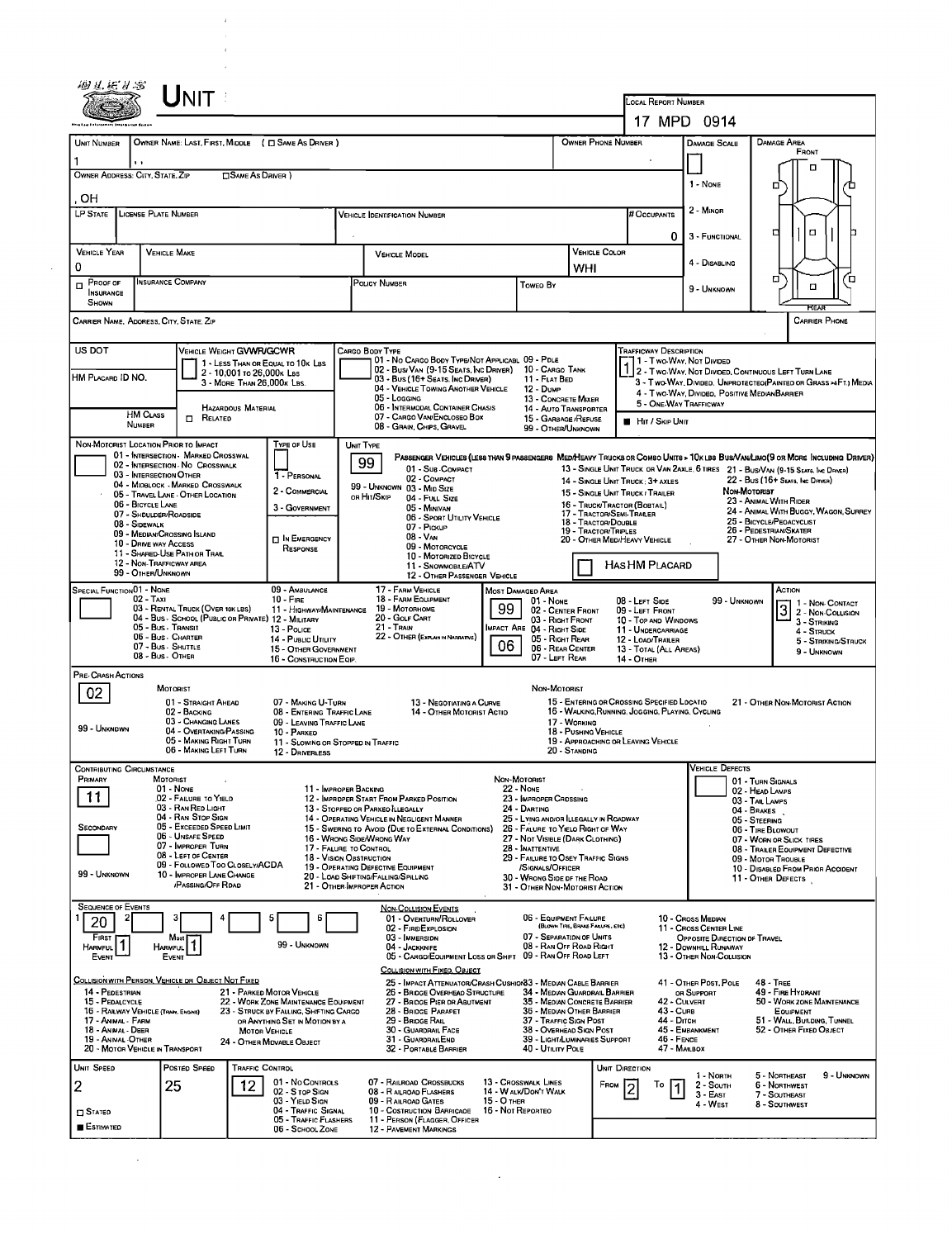|                                                                                                                                                                                                             |                                             | UNIT                                                                                    |                                                                                |                                                                                                                                                        |                                                                                                 |                   |                                                                                         |                                      |                                                                                                 |                                         |                                                                         |                                                                                                                                                                                                                     |             |  |  |  |
|-------------------------------------------------------------------------------------------------------------------------------------------------------------------------------------------------------------|---------------------------------------------|-----------------------------------------------------------------------------------------|--------------------------------------------------------------------------------|--------------------------------------------------------------------------------------------------------------------------------------------------------|-------------------------------------------------------------------------------------------------|-------------------|-----------------------------------------------------------------------------------------|--------------------------------------|-------------------------------------------------------------------------------------------------|-----------------------------------------|-------------------------------------------------------------------------|---------------------------------------------------------------------------------------------------------------------------------------------------------------------------------------------------------------------|-------------|--|--|--|
|                                                                                                                                                                                                             |                                             |                                                                                         |                                                                                | LOCAL REPORT NUMBER                                                                                                                                    | 17 MPD 0914                                                                                     |                   |                                                                                         |                                      |                                                                                                 |                                         |                                                                         |                                                                                                                                                                                                                     |             |  |  |  |
| UNIT NUMBER                                                                                                                                                                                                 |                                             | OWNER NAME: LAST, FIRST, MIDDLE ( C SAME AS DRIVER )                                    |                                                                                |                                                                                                                                                        |                                                                                                 |                   |                                                                                         | OWNER PHONE NUMBER                   |                                                                                                 |                                         | DAMAGE SCALE                                                            | DAMAGE AREA                                                                                                                                                                                                         |             |  |  |  |
| $\overline{c}$                                                                                                                                                                                              |                                             | Regan, Stacey, L                                                                        |                                                                                |                                                                                                                                                        |                                                                                                 |                   |                                                                                         | 330-231-9285                         | FRONT                                                                                           |                                         |                                                                         |                                                                                                                                                                                                                     |             |  |  |  |
| OWNER ADDRESS: CITY, STATE, ZIP                                                                                                                                                                             |                                             | <b>OSAME AS DRIVER</b> )                                                                |                                                                                |                                                                                                                                                        |                                                                                                 |                   |                                                                                         |                                      |                                                                                                 |                                         | 3<br>1 - NONE                                                           |                                                                                                                                                                                                                     |             |  |  |  |
|                                                                                                                                                                                                             |                                             | 101 Lakeview Drive Apt C-15, Millersburg, OH, 44654                                     |                                                                                |                                                                                                                                                        |                                                                                                 |                   |                                                                                         |                                      |                                                                                                 |                                         |                                                                         | □                                                                                                                                                                                                                   |             |  |  |  |
| LP STATE LICENSE PLATE NUMBER                                                                                                                                                                               |                                             |                                                                                         |                                                                                |                                                                                                                                                        | VEHICLE IDENTIFICATION NUMBER                                                                   |                   |                                                                                         |                                      | #Occupants                                                                                      |                                         | 2 - Minon                                                               |                                                                                                                                                                                                                     |             |  |  |  |
| OН                                                                                                                                                                                                          | GXQ6572                                     |                                                                                         |                                                                                |                                                                                                                                                        | 1G1JC124417322868                                                                               |                   |                                                                                         |                                      |                                                                                                 | 1.                                      | 3 - FUNCTIONAL                                                          | O<br>□                                                                                                                                                                                                              |             |  |  |  |
| <b>VEHICLE YEAR</b><br>2001                                                                                                                                                                                 |                                             | VEHICLE MAKE<br>Chevrolet                                                               |                                                                                |                                                                                                                                                        | <b>VEHICLE MODEL</b><br>Cavalier                                                                |                   |                                                                                         | VEHICLE COLOR<br>WHI                 |                                                                                                 |                                         | 4 - Disabling                                                           |                                                                                                                                                                                                                     |             |  |  |  |
| Proof of                                                                                                                                                                                                    |                                             | INSURANCE COMPANY                                                                       |                                                                                |                                                                                                                                                        | POLICY NUMBER                                                                                   |                   | TOWED BY                                                                                |                                      |                                                                                                 |                                         | 9 - Unknown                                                             | α<br>а                                                                                                                                                                                                              | Έ           |  |  |  |
| INSURANCE<br>SHOWN                                                                                                                                                                                          | State Farm                                  |                                                                                         |                                                                                |                                                                                                                                                        | 9402630-C01-35                                                                                  |                   |                                                                                         |                                      |                                                                                                 |                                         |                                                                         | RFA                                                                                                                                                                                                                 |             |  |  |  |
| CARRIER NAME, ADDRESS, CITY, STATE, ZIP<br><b>CARRIER PHONE</b>                                                                                                                                             |                                             |                                                                                         |                                                                                |                                                                                                                                                        |                                                                                                 |                   |                                                                                         |                                      |                                                                                                 |                                         |                                                                         |                                                                                                                                                                                                                     |             |  |  |  |
| US DOT<br>VEHICLE WEIGHT GVWR/GCWR<br>CARGO BODY TYPE<br><b>TRAFFICWAY DESCRIPTION</b><br>01 - No CARGO BODY TYPE/NOT APPLICABL 09 - POLE<br>11 - Two Way, Not Divideo<br>1 - LESS THAN OR EQUAL TO 10K LBS |                                             |                                                                                         |                                                                                |                                                                                                                                                        |                                                                                                 |                   |                                                                                         |                                      |                                                                                                 |                                         |                                                                         |                                                                                                                                                                                                                     |             |  |  |  |
| HM PLACARD ID NO.                                                                                                                                                                                           |                                             | 2 - 10,001 to 26,000x Las<br>3 - MORE THAN 26,000K LBS.                                 |                                                                                | 01                                                                                                                                                     | 02 - Busi Van (9-15 Seats, Inc Driver)<br>03 - Bus (16+ Sears, Inc Daiver)                      |                   | 10 - CARGO TANK<br>11 - FLAT BEO                                                        |                                      |                                                                                                 |                                         |                                                                         | 2 - Two-Way, Not Divideo, Continuous Left Turn Lane<br>3 - Two Way, Divided, Unprotected (Painted or Grass >>(FT.) Media                                                                                            |             |  |  |  |
|                                                                                                                                                                                                             |                                             |                                                                                         |                                                                                |                                                                                                                                                        | 04 - VEHICLE TOWING ANOTHER VEHICLE<br>05 - Logging                                             |                   | 12 - Duwp<br>13 - CONCRETE MIXER                                                        |                                      |                                                                                                 |                                         | 4 - Two-WAY, DIVIDEO, POSITIVE MEDIAN BARRIER<br>5 - ONE-WAY TRAFFICWAY |                                                                                                                                                                                                                     |             |  |  |  |
|                                                                                                                                                                                                             | HM CLASS<br>NUMBER                          | <b>HAZAROOUS MATERIAL</b><br>$\Box$ Related                                             |                                                                                |                                                                                                                                                        | 06 - INTERMODAL CONTAINER CHASIS<br>07 - CARGO VAN/ENCLOSEO BOX<br>08 - GRAIN, CHPS, GRAVEL     |                   | 14 - AUTO TRANSPORTER<br>15 - GARBAGE /REFUSE<br>99 - OTHER/UNKNOWN                     |                                      |                                                                                                 | <b>El Hit / Skip Unit</b>               |                                                                         |                                                                                                                                                                                                                     |             |  |  |  |
|                                                                                                                                                                                                             |                                             | NON-MOTORIST LOCATION PRIOR TO IMPACT                                                   | <b>TYPE OF USE</b>                                                             | UNIT TYPE                                                                                                                                              |                                                                                                 |                   |                                                                                         |                                      |                                                                                                 |                                         |                                                                         |                                                                                                                                                                                                                     |             |  |  |  |
|                                                                                                                                                                                                             |                                             | 01 - INTERSECTION - MARKED CROSSWAL<br>02 - INTERSECTION NO CROSSWALK                   | 1                                                                              | 03                                                                                                                                                     | 01 - Sub Compact                                                                                |                   |                                                                                         |                                      |                                                                                                 |                                         |                                                                         | PASSENGER VEHICLES (LESS THAN 9 PASSENGERS MEDIMEAVY TRUCKS OR COMSO UNITS > 10K 1ES BUS/VAN/LIMO(9 OR MORE INCLUDING DRIVER)<br>13 - SINGLE UNIT TRUCK OR VAN 2AXLE, 6 TRES 21 - BUS/VAN (9-15 SEATS. INC. DRIVER) |             |  |  |  |
|                                                                                                                                                                                                             | 03 - INTERSECTION OTHER                     | 04 - MIDBLOCK - MARKED CROSSWALK                                                        | 1 - PERSONAL<br>2 - COMMERCIAL                                                 |                                                                                                                                                        | 02 - COMPACT<br>99 - UNKNOWN 03 - MIO SIZE                                                      |                   |                                                                                         |                                      | 14 - SINGLE UNIT TRUCK; 3+ AXLES<br>15 - SINGLE UNIT TRUCK / TRAILER                            |                                         | NON-MOTORIST                                                            | 22 - BUS (16+ SEATS, INC DRIVER)                                                                                                                                                                                    |             |  |  |  |
|                                                                                                                                                                                                             | 06 - BICYCLE LANE<br>07 - SHOULOER/ROADSIDE | 05 - TRAVEL LANE - OTHER LOCATION                                                       | 3 - GOVERNMENT                                                                 | on Hit/Skip                                                                                                                                            | 04 - FULL SIZE<br>05 - MINIVAN                                                                  |                   |                                                                                         |                                      | 16 - TRUCK/TRACTOR (BOBTAIL)                                                                    |                                         |                                                                         | 23 - ANIMAL WITH RIOER<br>24 - ANIMAL WITH BUGGY, WAGON, SURREY                                                                                                                                                     |             |  |  |  |
|                                                                                                                                                                                                             | 08 - Sidewalk                               | 09 - MEDIAN/CROSSING ISLAND                                                             |                                                                                | 17 - TRACTOR/SEMI-TRAILER<br>06 - SPORT UTILITY VEHICLE<br>18 - TRACTOR/DOUBLE<br>07 - Pickup<br>19 - TRACTOR/TRIPLES                                  |                                                                                                 |                   |                                                                                         |                                      |                                                                                                 |                                         | 25 - BICYCLE/PEDACYCLIST<br>26 - PEDESTRIAN/SKATER                      |                                                                                                                                                                                                                     |             |  |  |  |
|                                                                                                                                                                                                             | 10 - DRIVE WAY ACCESS                       | 11 - SHARED-USE PATH OR TRAIL                                                           | <b>IN EMERGENCY</b><br>RESPONSE                                                | $08 - V_{AN}$<br>20 - OTHER MED/HEAVY VEHICLE<br>09 - MOTORCYCLE<br>10 - Motorizep Bicycle                                                             |                                                                                                 |                   |                                                                                         |                                      |                                                                                                 | 27 - OTHER NON-MOTORIST                 |                                                                         |                                                                                                                                                                                                                     |             |  |  |  |
| 12 - NON-TRAFFICWAY AREA<br>HAS HM PLACARD<br>11 - SNOWMOBILE/ATV<br>99 - OTHER/UNKNOWN<br>12 - OTHER PASSENGER VEHICLE                                                                                     |                                             |                                                                                         |                                                                                |                                                                                                                                                        |                                                                                                 |                   |                                                                                         |                                      |                                                                                                 |                                         |                                                                         |                                                                                                                                                                                                                     |             |  |  |  |
| SPECIAL FUNCTION 01 - NONE                                                                                                                                                                                  | $02 - T_{AN}$                               |                                                                                         | 09 - AMBULANCE<br>$10 - F$ <sub>IRE</sub>                                      |                                                                                                                                                        | 17 - FARM VEHICLE<br>18 - FARM EQUIPMENT                                                        |                   | MOST DAMAGED AREA<br>01 - None                                                          |                                      | 08 - Lert Sine                                                                                  |                                         | 99 - Unknown                                                            | ACTION<br>1 - Non-CONTACT                                                                                                                                                                                           |             |  |  |  |
| 01                                                                                                                                                                                                          |                                             | 03 - RENTAL TRUCK (OVER 10K LBS)<br>04 - Bus - School (Public or Private) 12 - Military |                                                                                | 02<br>19 - Мотояноме<br>11 - HIGHWAY/MAINTENANCE<br>02 - CENTER FRONT<br>09 - LEFT FRONT<br>20 - GOLF CART<br>03 - RIGHT FRONT<br>10 - Top and Windows |                                                                                                 |                   |                                                                                         |                                      |                                                                                                 |                                         |                                                                         | $\left  4 \right $ 2 - Non-Collision<br>3 - STRIKING                                                                                                                                                                |             |  |  |  |
|                                                                                                                                                                                                             | 05 - Bus . Transit<br>07 - Bus - SHUTTLE    | 06 - Bus CHARTER                                                                        | 13 - Pouce<br>14 - Pusuc Unury                                                 | 21 - Train<br><b>IMPACT ARE 04 - RIGHT SIDE</b><br>22 - OTHER (EXPLAN IN NARRATIVE)<br>05 - RIGHT REAR<br>02<br>06 - REAR CENTER                       |                                                                                                 |                   |                                                                                         |                                      |                                                                                                 | 11 - UNDERCARRIAGE<br>12 - LOAD/TRAILER |                                                                         | 4 - STRUCK<br>5 - STRIKING/STRUCK                                                                                                                                                                                   |             |  |  |  |
|                                                                                                                                                                                                             | 08 - Bus - OTHER                            |                                                                                         | 15 - OTHER GOVERNMENT<br>16 - CONSTRUCTION EQIP.                               |                                                                                                                                                        |                                                                                                 |                   | 07 - LEFT REAR                                                                          |                                      | 13 - TOTAL (ALL AREAS)<br>14 - Отнев                                                            |                                         |                                                                         | 9 - Unknown                                                                                                                                                                                                         |             |  |  |  |
| PRE-CRASH ACTIONS                                                                                                                                                                                           |                                             | MOTORIST                                                                                |                                                                                |                                                                                                                                                        |                                                                                                 |                   | NON-MOTORIST                                                                            |                                      |                                                                                                 |                                         |                                                                         |                                                                                                                                                                                                                     |             |  |  |  |
| 11                                                                                                                                                                                                          |                                             | 01 - STRAIGHT AHEAD<br>02 BACKING                                                       | 07 - MAKING U-TURN<br>08 - ENTERING TRAFFIC LANE                               |                                                                                                                                                        | 13 - Negotiating a Curve<br>14 - OTHER MOTORIST ACTIO                                           |                   |                                                                                         |                                      | 15 - ENTERING OR CROSSING SPECIFIED LOCATIO<br>16 - WALKING, RUNNING, JOGGING, PLAYING, CYCLING |                                         |                                                                         | 21 - OTHER NON-MOTORIST ACTION                                                                                                                                                                                      |             |  |  |  |
| 99 - UNKNOWN                                                                                                                                                                                                |                                             | 03 - CHANGING LANES<br>04 - OVERTAKING/PASSING                                          | 09 - LEAVING TRAFFIC LANE<br>10 - PARKED                                       |                                                                                                                                                        |                                                                                                 |                   |                                                                                         | 17 - WORKING<br>18 - Pushing Vehicle |                                                                                                 |                                         |                                                                         |                                                                                                                                                                                                                     |             |  |  |  |
|                                                                                                                                                                                                             |                                             | 05 - MAKING RIGHT TURN<br>06 - MAKING LEFT TURN                                         | 11 - SLOWING OR STOPPED IN TRAFFIC<br>12 - DRNERLESS                           |                                                                                                                                                        |                                                                                                 |                   |                                                                                         | 20 - Standing                        | 19 - APPROACHING OR LEAVING VEHICLE                                                             |                                         |                                                                         |                                                                                                                                                                                                                     |             |  |  |  |
| <b>CONTRIBUTING CIRCUMSTANCE</b><br>PRIMARY                                                                                                                                                                 |                                             | <b>MOTORIST</b>                                                                         |                                                                                |                                                                                                                                                        |                                                                                                 | Non-Motorist      |                                                                                         |                                      |                                                                                                 |                                         | <b>VEHICLE DEFECTS</b>                                                  |                                                                                                                                                                                                                     |             |  |  |  |
| 01                                                                                                                                                                                                          |                                             | $01 -$ Nome<br>02 - FAILURE TO YIELD                                                    |                                                                                | 11 - IMPROPER BACKING                                                                                                                                  | 12 - IMPROPER START FROM PARKED POSITION                                                        |                   | <b>22 - NONE</b><br>23 - IMPROPER CROSSING                                              |                                      |                                                                                                 |                                         |                                                                         | 01 - TURN SIGNALS<br>02 - HEAD LAMPS                                                                                                                                                                                |             |  |  |  |
|                                                                                                                                                                                                             |                                             | 03 - RAN RED LIGHT<br>04 - RAN STOP SIGN                                                |                                                                                |                                                                                                                                                        | 13 - STOPPED OR PARKED LLEGALLY<br>14 - OPERATING VEHICLE IN NEGLIGENT MANNER                   |                   | 24 - DARTING<br>25 - LYING ANDIOR ILLEGALLY IN ROADWAY                                  |                                      | 03 - TAIL LAMPS<br>04 - BRAKES<br>05 - STEERING                                                 |                                         |                                                                         |                                                                                                                                                                                                                     |             |  |  |  |
| SECONDARY                                                                                                                                                                                                   |                                             | 05 - Excesoed Speed LIMIT<br>06 - UNSAFE SPEED                                          |                                                                                | 16 - WRONG SIDE/WRONG WAY                                                                                                                              | 15 - Swering to Avoid (Due to External Conditions)                                              |                   | 26 - FALURE TO YIELO RIGHT OF WAY<br>27 - Not Visible (DARK CLOTHING)                   |                                      |                                                                                                 |                                         |                                                                         | 06 - TIRE BLOWOUT<br>07 - WORN OR SLICK TIRES                                                                                                                                                                       |             |  |  |  |
|                                                                                                                                                                                                             |                                             | 07 - IMPROPER TURN<br>08 - LEFT OF CENTER<br>09 - FOLLOWED TOO CLOSELY/ACDA             |                                                                                | 17 - FALURE TO CONTROL<br>18 - VISION OBSTRUCTION                                                                                                      |                                                                                                 |                   | 28 - INATTENTIVE<br>29 - FAILURE TO OBEY TRAFFIC SIGNS                                  |                                      |                                                                                                 |                                         |                                                                         | 08 - TRALER EQUIPMENT DEFECTIVE<br>09 - Motor Trousle                                                                                                                                                               |             |  |  |  |
| 99 - UNKNOWN                                                                                                                                                                                                |                                             | 10 - IMPROPER LANE CHANGE<br><b>PASSING/OFF ROAD</b>                                    |                                                                                | 21 - OTHER IMPROPER ACTION                                                                                                                             | 19 - OPERATING DEFECTIVE EQUIPMENT<br>20 - LOAD SHIFTING/FALLING/SPILLING                       |                   | <b>SIGNALS/OFFICER</b><br>30 - WRONG SIDE OF THE ROAD<br>31 - OTHER NON-MOTORIST ACTION |                                      |                                                                                                 |                                         |                                                                         | 10 - Disableo From Prior Accident<br>11 - OTHER DEFECTS                                                                                                                                                             |             |  |  |  |
| <b>SEQUENCE OF EVENTS</b>                                                                                                                                                                                   |                                             |                                                                                         |                                                                                |                                                                                                                                                        | NON-COLLISION EVENTS                                                                            |                   |                                                                                         |                                      |                                                                                                 |                                         |                                                                         |                                                                                                                                                                                                                     |             |  |  |  |
| 20                                                                                                                                                                                                          | 2                                           |                                                                                         | 6                                                                              |                                                                                                                                                        | 01 - OVERTURN/ROLLOVER<br>02 - FIRE EXPLOSION                                                   |                   | 06 - EQUIPMENT FAILURE                                                                  | (BLOWN TIRE, BINAKE FAQUINE, ETC)    |                                                                                                 |                                         | 10 - Cross Median<br>11 - Cross Center Line                             |                                                                                                                                                                                                                     |             |  |  |  |
| FIRST<br><b>HARMFUL</b>                                                                                                                                                                                     |                                             | Most<br><b>HARMFUL</b>                                                                  | 99 - Unknown                                                                   |                                                                                                                                                        | 03 - IMMERSION<br>04 - JACKKNIFE                                                                |                   | 07 - SEPARATION OF UNITS<br>08 - RAN OFF ROAD RIGHT                                     |                                      |                                                                                                 |                                         | OPPOSITE DIRECTION OF TRAVEL<br>12 - Downhal Runaway                    |                                                                                                                                                                                                                     |             |  |  |  |
| EVENT                                                                                                                                                                                                       |                                             | EVENT                                                                                   |                                                                                |                                                                                                                                                        | 05 - CARGO/EQUIPMENT LOSS OR SHIFT 09 - RAN OFF ROAD LEFT<br>COLLISION WITH FIXED, OBJECT       |                   |                                                                                         |                                      |                                                                                                 |                                         | 13 - OTHER NON-COLLISION                                                |                                                                                                                                                                                                                     |             |  |  |  |
| 14 - PEDESTRIAN                                                                                                                                                                                             |                                             | COLUSION WITH PERSON, VEHICLE OR OBJECT NOT FIXED                                       | 21 - PARKED MOTOR VEHICLE                                                      |                                                                                                                                                        | 25 - IMPACT ATTENUATOR/CRASH CUSHION33 - MEDIAN CABLE BARRIER<br>26 - BRIDGE OVERHEAD STRUCTURE |                   | 34 - Median Guardrasl Barrier                                                           |                                      |                                                                                                 |                                         | 41 - OTHER POST, POLE<br>DR SUPPORT                                     | $48 - T$ REE<br>49 - FIRE HYDRANT                                                                                                                                                                                   |             |  |  |  |
| 15 - PEDALCYCLE<br>17 - ANIMAL - FARM                                                                                                                                                                       | 16 - RAILWAY VEHICLE (TRAIN, ENGINE)        |                                                                                         | 22 - WORK ZONE MAINTENANCE EQUIPMENT<br>23 - STRUCK BY FALLING, SHIFTING CARGO | 27 - BRIDGE PIER OR ABUTMENT<br>35 - Median Concrete Barrier<br>28 - BRIDGE PARAPET<br>36 - MEORN OTHER BARRIER                                        |                                                                                                 |                   |                                                                                         |                                      |                                                                                                 | 42 - Culvert<br>43 - Cuna<br>44 - Олсн  |                                                                         | 50 - WORK ZONE MAINTENANCE<br>EQUIPMENT<br>51 - Wall Burdino, Tunnel                                                                                                                                                |             |  |  |  |
| 18 - Animal - Deer<br>19 - ANIMAL -OTHER                                                                                                                                                                    |                                             | <b>MOTOR VEHICLE</b>                                                                    | OR ANYTHING SET IN MOTION BY A                                                 | 37 - TRAFFIC SIGN POST<br>29 - BRIDGE RAIL<br>30 - GUARDRAIL FACE<br>38 - Overhead Sign Post<br>31 - GUARDRAILEND<br>39 - Light/Luminaries Support     |                                                                                                 |                   |                                                                                         |                                      |                                                                                                 | 46 - FENCE                              | 45 - EMBANKMENT                                                         | 52 - OTHER FIXED OBJECT                                                                                                                                                                                             |             |  |  |  |
|                                                                                                                                                                                                             | 20 - MOTOR VEHICLE IN TRANSPORT             |                                                                                         | 24 - OTHER MOVABLE OBJECT                                                      |                                                                                                                                                        | 32 - PORTABLE BARRIER                                                                           |                   | 40 - UTILITY POLE                                                                       |                                      |                                                                                                 | 47 - Marbox                             |                                                                         |                                                                                                                                                                                                                     |             |  |  |  |
| UNIT SPEED                                                                                                                                                                                                  |                                             | Posteo Speeo<br><b>THAFFIC CONTROL</b>                                                  | 01 - No CONTROLS                                                               |                                                                                                                                                        | 07 - RAILROAD CROSSBUCKS                                                                        |                   | 13 - Crosswalk Lines                                                                    |                                      | UNIT DIRECTION<br>FROM                                                                          | To                                      | 1 - North                                                               | 5 - NORTHEAST<br>6 - NORTHWEST                                                                                                                                                                                      | 9 - UNKNOWN |  |  |  |
| 0                                                                                                                                                                                                           |                                             | 12<br>25                                                                                | 02 - S TOP SIGN<br>03 - YIELD SIGN                                             |                                                                                                                                                        | 08 - RAILROAD FLASHERS<br>09 R ALROAD GATES                                                     | 15 - O THER       | 14 - WALK/DON'T WALK                                                                    |                                      |                                                                                                 |                                         | 2 - South<br>$3 - E$ AST<br>4 - West                                    | 7 - SOUTHEAST<br>8 - SOUTHWEST                                                                                                                                                                                      |             |  |  |  |
| <b>B</b> Stated<br><b>CI ESTIMATED</b>                                                                                                                                                                      |                                             |                                                                                         | 04 - TRAFFIC SIGNAL<br>05 - TRAFFIC FLASHERS<br>06 - SCHOOL ZONE               |                                                                                                                                                        | 10 - Costruction Barricade<br>11 - PERSON (FLAGGER, OFFICER<br><b>12 - PAVEMENT MARKINGS</b>    | 16 - Not Reported |                                                                                         |                                      |                                                                                                 |                                         |                                                                         |                                                                                                                                                                                                                     |             |  |  |  |
|                                                                                                                                                                                                             |                                             |                                                                                         |                                                                                |                                                                                                                                                        |                                                                                                 |                   |                                                                                         |                                      |                                                                                                 |                                         |                                                                         |                                                                                                                                                                                                                     |             |  |  |  |